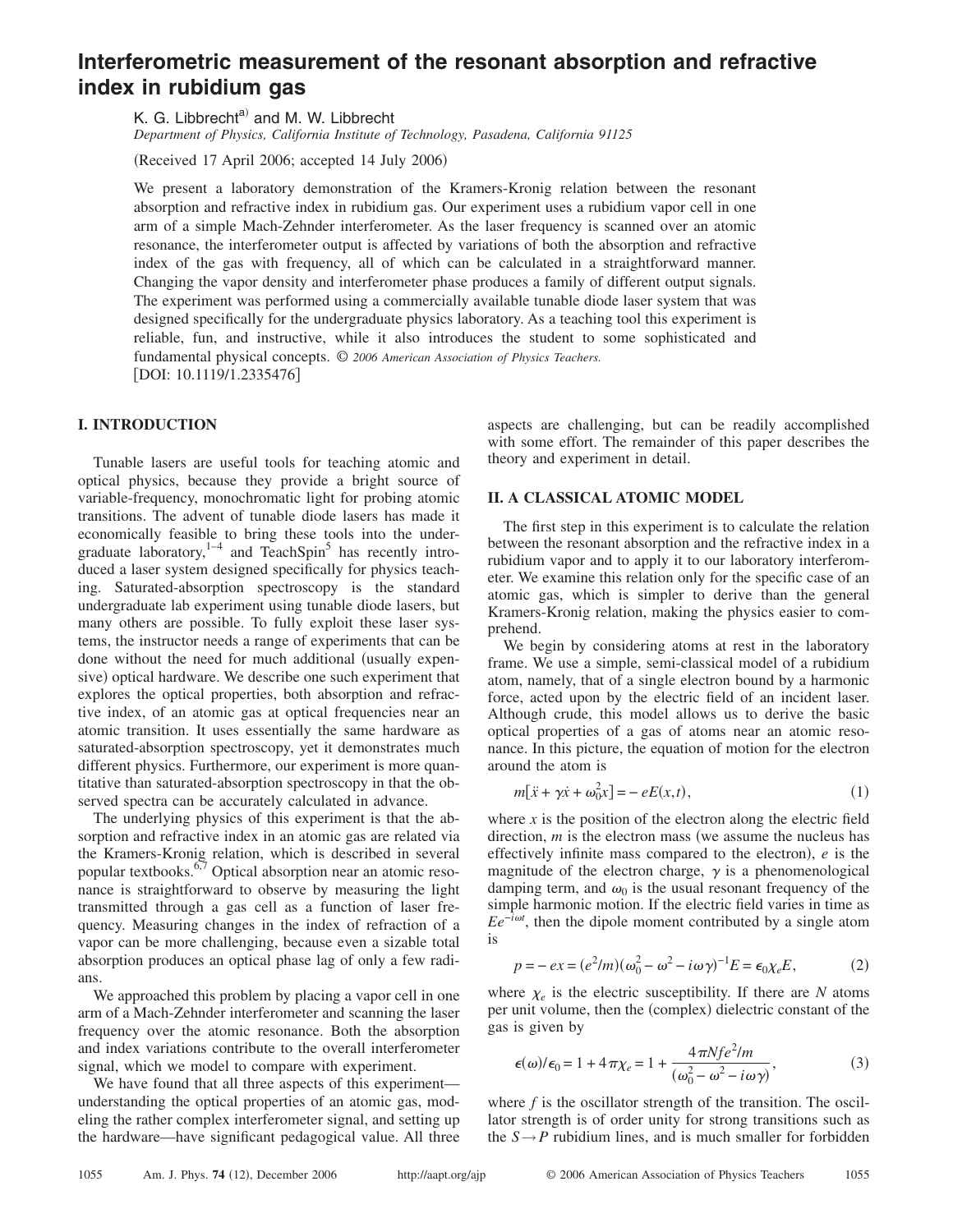

Fig. 1. Plot of the absorption  $n_0 \kappa$  and refractive index change  $n_0 - 1$  for a gas near an atomic resonance (arbitrary units).

atomic transitions. Both the oscillator strength and the damping factor  $\gamma$  are difficult to calculate for multielectron atoms, which requires a considerable amount of detailed atomic physics.

Maxwell's equations for a propagating electromagnetic wave give

$$
\nabla^2 E - \mu \epsilon \frac{\partial^2 E}{\partial t^2} = 0.
$$
 (4)

We define an index of refraction  $n = c/v = \sqrt{\epsilon \mu / \epsilon_0 \mu_0}$ , where *v* is the speed of wave propagation. If we assume  $\mu/\mu_0 \approx 1$ and Eq. (3) for the dielectric constant  $\epsilon/\epsilon_0$ , we find a complex index of refraction that we write as

$$
n = \sqrt{\epsilon/\epsilon_0} = n_0(1 + i\kappa),\tag{5}
$$

where  $n_0$  and  $\kappa$  are real (frequency-dependent) quantities. Equation (5) in the limit of low atomic density gives

$$
n(\omega) \simeq 1 - \frac{\pi N f e^2 \Delta \omega / \omega_0 m}{\Delta \omega^2 + \gamma^2 / 4} + \frac{i \pi N f \gamma e^2 / 2 \omega_0 m}{\Delta \omega^2 + \gamma^2 / 4}.
$$
 (6)

Hence,

$$
Re(n) = n_0 \simeq 1 - \frac{\pi \Delta \omega N f e^2 / m \omega_0}{\Delta \omega^2 + \Gamma^2}
$$
\n(7)

$$
\text{Im}(n) = n_0 \kappa \simeq \frac{\pi N \Gamma f e^2 / m \omega_0}{\Delta \omega^2 + \Gamma^2},\tag{8}
$$

where  $\Delta \omega = \omega - \omega_0$  and  $\Gamma = \gamma/2$ . These functions are plotted in Fig. 1. Note that far from resonance the index of refraction increases with increasing frequency, which is called normal dispersion. Near resonance the index decreases with  $\omega$ , which is called anomalous dispersion. (It is helpful to point out this behavior to students, as it helps them avoid sign errors when doing the calculation.)

Note also that there exists a relation between the index of refraction and the absorption of the gas

$$
n_0 - 1 \simeq -2\Delta \omega n_0 \kappa / \gamma \simeq -\Delta \omega n_0 \kappa / \Gamma, \qquad (9)
$$

which is independent of the vapor density and oscillator strength of the atomic transition. This relation, showing that  $n_0(\nu)$  and  $\kappa(\nu)$  can be derived from one another, is an example of the more general Kramers-Kronig relation. A full quantum mechanical treatment also yields the same relation for the absorption and refractive index of a gas near an



Fig. 2. The basic experimental setup, consisting of a rubidium vapor cell in one arm of a Mach-Zehnder interferometer. The dotted lines represent 50:50 beamsplitters. The input laser scans across a (Doppler broadened) rubidium absorption line.

atomic resonance. Our goal here is not to explore the mathematical subtleties of the Kramers-Kronig relation, but rather to describe a simple experiment that allows the student to observe both the absorption and index of refraction variations of rubidium gas around the  $S \rightarrow P$  resonance lines.

# **III. AN INTERFEROMETER EXPERIMENT**

We use the experimental setup shown schematically in Fig. 2, which consists of a rubidium vapor cell in one arm of a Mach-Zehnder interferometer.8 The input laser light is first split by a beamsplitter (we will assume both beamsplitters in the interferometer are lossless 50:50 beamsplitters), and the two beams travel down different paths through the interferometer. They are recombined at the second beamsplitter, and the light intensity in one direction is measured with a photodetector. The intensity seen at the photodiode is sensitive to both the amplitudes and the relative phases of the two beams as they interfere at the second beamsplitter. In our experiment the photodiode output is recorded as the laser is scanned across a rubidium absorption line.

For a linearly polarized electromagnetic wave propagating through an atomic vapor (with the atoms at rest), we can write the electric field as

$$
E(z,t) = E_0 e^{-i(\omega t - nkz)} = E_0 e^{-kn_0\kappa z} e^{-i[\omega t - kn_0z]},
$$
\n(10)

where  $k = \omega/c$ . In the absence of the rubidium cell it is straightforward to show that the output power hitting the photodiode is given by

$$
\frac{I}{I_0} = \frac{1}{4} |e^{ikL_1} + e^{ikL_2}|^2 = [1 + \cos(k\Delta L)]/2,
$$
\n(11)

where  $L_1$  and  $L_2$  are the lengths of the two separate paths through the interferometer and  $\Delta L = L_2 - L_1$ . The argument of the cosine can be written as  $k\Delta L = (k_0 + \Delta k)\Delta L$ , where  $k_0$  $=\omega_0/c$  and  $\Delta k = \Delta \omega/c$  is the change in *k* as the laser frequency is scanned over the rubidium resonance. We can make the simplifying approximation that  $k\Delta L \approx k_0 \Delta L$  as long as  $\Delta k \Delta L \ll 1$ . In practice, we will scan the laser over the Doppler-broadened rubidium absorption feature, so  $\Delta k$  $\leq$  (2 $\pi$ /c)  $\times$  (2 GHz). In this case the approximation holds as long as  $\Delta L \ll 1.5$  cm, which is fairly easy to accomplish when setting up the interferometer.

With this equal-path-length approximation we have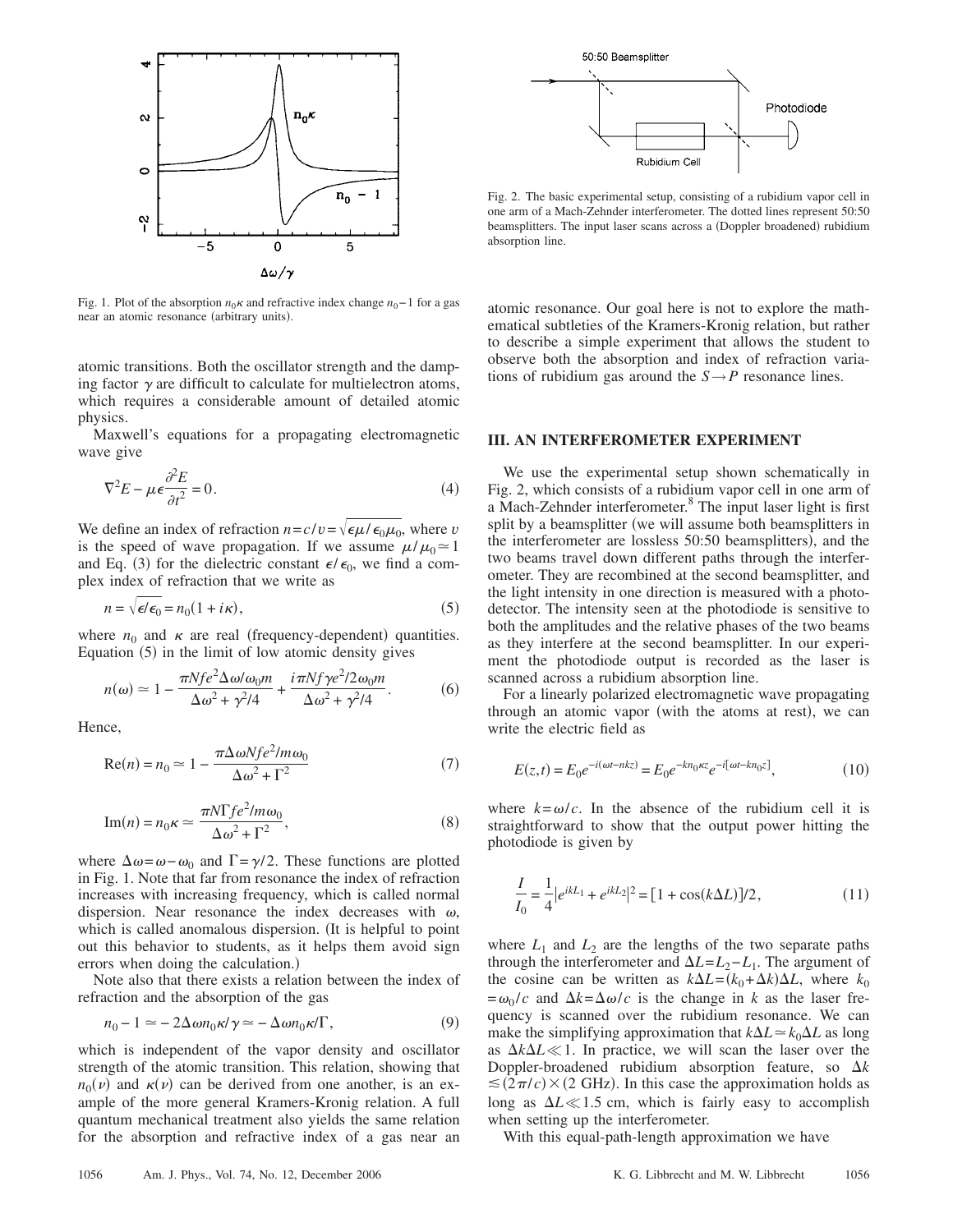

Fig. 3. Photodiode output versus  $k\Delta L$ , where  $k = \omega/c = 2\pi/\lambda$  for a perfect Mach-Zehnder interferometer with no rubidium cell at fixed laser frequency.

$$
\frac{I}{I_0} \simeq [1 + \cos(k_0 \Delta L)]/2, \qquad (12)
$$

which is plotted in Fig. 3. For future reference, we have labeled points A through D in the phase of the interferometer in Fig. 3.

Next consider the effect of the rubidium cell on the propagation of a laser. From Eq. (10) the total phase shift and absorption upon passing through the cell is

$$
e^{-kn_0\kappa\Delta z}e^{ikn_0\Delta z} = e^{-kn_0\kappa\Delta z}e^{ik\Delta z}e^{ik(n_0-1)\Delta z} = e^{-\tau}e^{ik\Delta z}e^{i\delta}, \quad (13)
$$

where  $\Delta z$  is the length of the cell. The factor  $e^{ik\Delta z}$  in this expression is the free-space propagation factor. The *e*<sup>−</sup> factor comes from attenuation in the cell, with  $\tau = k n_0 \kappa \Delta z$ .

In the absence of Doppler broadening, Eq. (8) becomes

$$
\tau(\omega) = \frac{\tau_0 \Gamma^2}{\Delta \omega^2 + \Gamma^2},\tag{14}
$$

where  $\tau_0$  is the absorption at the line center. The  $e^{i\delta}$  factor is the additional phase shift from the refractive index of the rubidium atoms, with

$$
\delta(\omega) = k(n_0 - 1)\Delta z = -\frac{\tau_0 \Gamma \Delta \omega}{\Delta \omega^2 + \Gamma^2}.
$$
\n(15)

Thus with the rubidium cell in the interferometer the photodiode output will be given by

$$
\frac{I}{I_0} = \frac{1}{4} |e^{ikL_1} + e^{-\tau} e^{ikL_2} e^{i\delta}|^2
$$
\n(16a)

$$
= [1 + e^{-2\tau} + 2e^{-\tau} \cos(k_0 \Delta L + \delta)]/4, \qquad (16b)
$$

where  $\tau$  and  $\delta$  are given by Eqs. (14) and (15) (in the absence of Doppler broadening). Note that if the rubidium density is zero, then  $\tau = \delta = 0$  and we have the same result as before.

In our teaching lab, we stop the calculation here and have the students plot  $I/I_0$ , which is equal to the photodiode signal as a function of  $\Delta \omega$  as one scans over an atomic resonance, where they use different values for the interferometer phase  $k_0\Delta L$  and different values for the absorption optical depth  $\tau_0$ . The resulting family of plots are in qualitative agreement with experimental spectra if we assume a linewidth  $\Gamma_{\text{eff}}$  that is roughly equal to the Doppler width of the atoms.

#### **IV. INCLUDING DOPPLER BROADENING**

To obtain better agreement between experiment and theory we must include the effects of Doppler broadening. We begin by assuming a Gaussian distribution for the atomic velocities along the  $z$  (laser beam) direction

$$
P(v)dv = \frac{1}{\sqrt{\pi v_0}} e^{-v^2/v_0^2} dv,
$$
\n(17)

where

$$
v_0 = \sqrt{\frac{2k_B T}{m}}.\t(18)
$$

It is useful to incorporate the Doppler shift immediately and write the distribution function in terms of an angular frequency shift  $\omega$ 

$$
P(\Omega)d\Omega = \frac{1}{\sqrt{\pi}\Omega_0}e^{-\Omega^2/\Omega_0^2}d\Omega,\tag{19}
$$

where

$$
\Omega_0 = \frac{2\pi}{\lambda_0} \sqrt{\frac{2k_B T}{m}}.
$$
\n(20)

For the rubidium transition at 780 nm (ignoring the mass difference between isotopes) Eq. (20) yields

$$
\Omega_0 / 2\pi = 0.31 \left(\frac{T}{300 \text{ K}}\right)^{1/2} \text{ GHz.}
$$
 (21)

With this distribution function we can write the Dopplerbroadened absorption as

$$
\tau_D(\Delta \omega) = \int_{-\infty}^{\infty} P(\Omega) \frac{\tau_0 \Gamma^2}{(\Delta \omega + \Omega)^2 + \Gamma^2} d\Omega.
$$
 (22)

The Lorentzian factor in the integrand is much more sharply peaked than the Gaussian ( $\Gamma \ll \Omega_0$ ), so we can write  $P(\Omega)$  $\approx P(-\Delta \omega) = P(\Delta \omega)$  and take it out of the integral, giving

$$
\tau_D(\Delta \omega) \simeq P(\Delta \omega) \int_{-\infty}^{\infty} \frac{\tau_0 \Gamma^2}{(\Delta \omega + \Omega)^2 + \Gamma^2} d\Omega \tag{23a}
$$

$$
\simeq P(\Delta\omega)\pi\tau_0\Gamma \simeq \tau_{D0}g(\Delta\omega/\Omega_0),\tag{23b}
$$

where  $\tau_{D0} = \tau_0 \sqrt{\pi} \Gamma / \Omega_0$  and  $g(x) \approx e^{-x^2}$ . For the  $\delta$  integral we have

$$
\delta_D(\Delta \omega) = -\int_{-\infty}^{\infty} P(\Omega) \frac{(\Delta \omega + \Omega) \Gamma \tau_0}{(\Delta \omega + \Omega)^2 + \Gamma^2} d\Omega \tag{24a}
$$

$$
=-\frac{\xi\tau_0}{\sqrt{\pi}}\int_{-\infty}^{\infty}e^{-(y-\Delta\omega/\Omega_0)^2}\frac{y}{y^2+\xi^2}dy\tag{24b}
$$

$$
=\tau_{D0}f_{\xi}(\Delta\omega/\Omega_0),\qquad(24c)
$$

where  $\xi = \Gamma/\Omega_0$ , and

$$
f_{\xi}(x) = -\frac{1}{\pi} \int_{-\infty}^{\infty} e^{-(y-x)^2} \frac{y}{y^2 + \xi^2} dy.
$$
 (25)

Although  $f_{\xi}(x)$  is well-behaved for small  $\xi$ , we have not been able to find an analytical expression for this function in the limit  $\xi \rightarrow 0$ , so we evaluated the function numerically.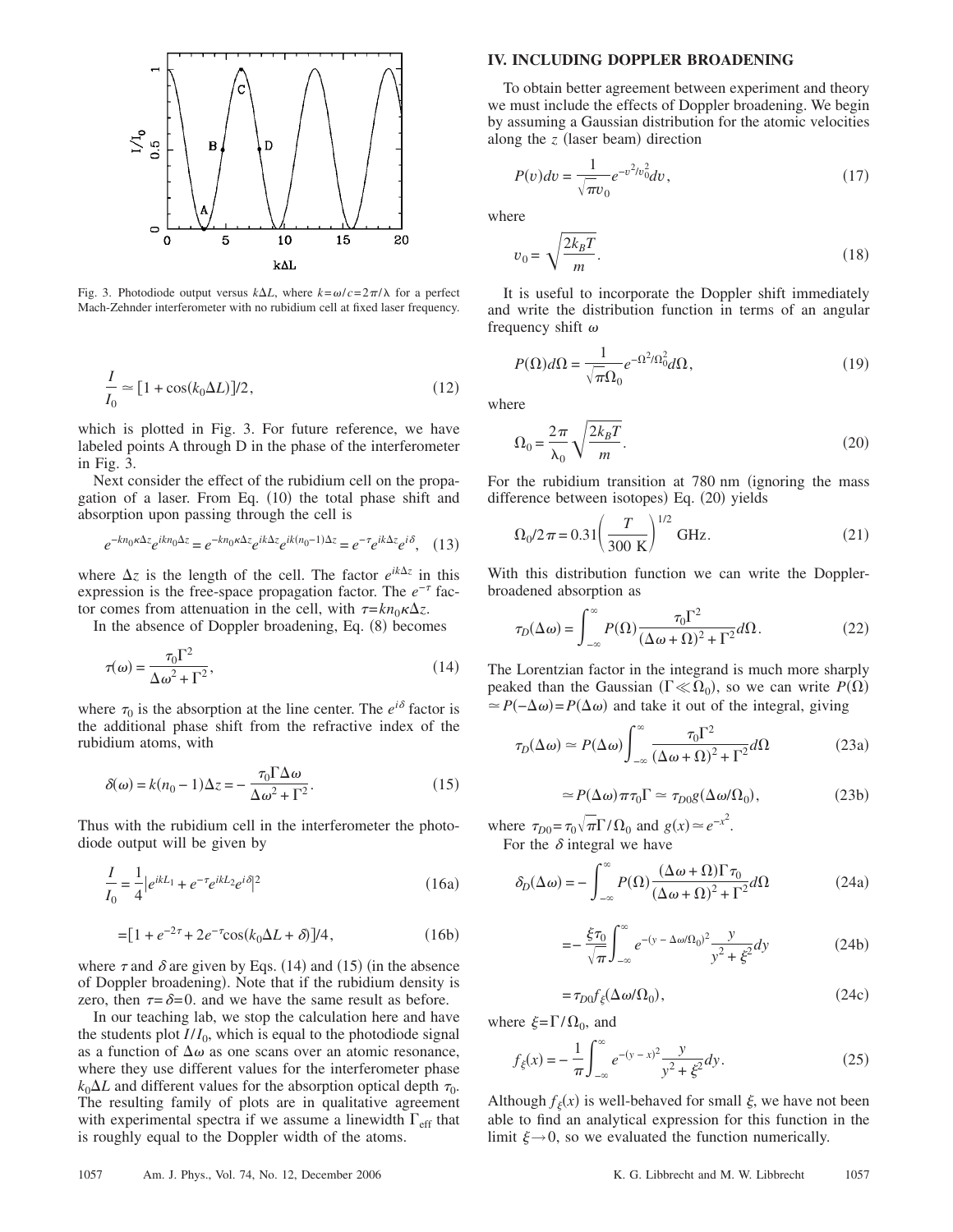

Fig. 4. Optical layout for the experiment. The ND 2 filter has  $\approx$  1% transmission and is in place to keep the atomic transition from saturating. The negative lens broadens the beam, making the interference fringes more visible.

We substitute the results for  $\tau_D(\Delta \omega)$  and  $\delta_D(\Delta \omega)$ , Eqs. (23b) and (24c), respectively, into Eq. (16b) to obtain an expression for the measured interferometer signal  $I/I_0$ , where  $I_0$  is the off-resonance intensity at maximum brightness [when  $cos(k_0\Delta L) = 1$ ]. The calculated signals are discussed in the following along with the experimental results.

## **V. THE EXPERIMENT**

The optical setup for this experiment is shown in Fig. 4. The laser was a commercial system<sup>5</sup> that consists of a temperature-controlled, grating-stabilized, wavelengthtunable diode laser with a linewidth of less than 1 MHz. Such a narrow linewidth is not necessary for this experiment because the narrowest spectral features we see are about 50 MHz. The rubidium cell, which is part of the commercial system, was 2.5 cm long and was temperature regulated with a range of 25– 100 °C. Precise temperature regulation is not needed for the experiment, but the results are more visually appealing if there is a substantial optical density in the cell. Frequency scans of the laser were typically done at about 10 Hz.

The optics were first set up with the laser far off resonance to obtain high-contrast interferometer fringes while the laser was not being scanned. The negative lens in front of the photodiode increased the size of the beam to make the fringes more visible and ensured that the photodiode does not average over more than a small fraction of a fringe. The fringes were viewed using a video camera while aligning the interferometer. We found it very useful to frequently block and unblock one arm of the interferometer to gauge the overlap of the beams. Once aligned, we tested the quality of the interferometer by gently wiggling one of the folding mirrors with a finger while viewing the photodiode output on an oscilloscope, which yielded traces similar to that shown in Fig. 5. When properly aligned, the fringe contrast defect  $I_{\text{min}}/I_{\text{max}}$  is close to zero. We have not fully explored the effect of an intensity imbalance between the two interferometer paths, but we have found it easy to produce satisfactory fringes even with the imbalance caused by the additional reflections from the cell windows. We also took some care to make the two path lengths of the interferometer nearly identical, given the criterion  $\Delta L \ll 1.5$  cm described previously.



Fig. 5. A single-sweep oscilloscope trace showing the interferometer output as a function of time as a folding mirror was being gently wiggled back and forth. Traces like the one shown here were used to check the alignment of the interferometer and to make sure the fringe contrast defect  $I_{\text{min}}/I_{\text{max}}$  was small.

Again we found that path length differences as high as a centimeter or two do not qualitatively alter the interferometer signal.

Blocking one arm of the interferometer while scanning the laser yielded an overall rubidium absorption spectrum similar to that shown in Fig. 6, which shows the transmission through the cell along with a frequency calibration trace as the laser was scanned. Note the absorption filter in Fig. 4, which is needed to prevent the laser from saturating the transition.

The calibration signal in Fig. 6 shows the light transmitted through a confocal Fabry-Pérot cavity with an effective freespectral range  $(= c/4\ell,$  where  $\ell$  is the mirror spacing) of 378 MHz. We see from this trace that there is a slightly nonlinear relation between the laser scan (the voltage to a piezoelectric stack driving the external feedback grating in the laser head) and the frequency of the output light. For the remainder of the experiment we focused on a  $\pm 2.5$  GHz scan around the third absorption feature seen in Fig. 6. We used the data in this plot to convert the laser scan to frequency



Fig. 6. Top trace: Absorption of a laser beam passing through a rubidium vapor cell, as the laser scans across the rubidium absorption lines near 780 nm. The first and last absorption dips are from  ${}^{87}Rb$  and the middle two are from 85Rb. Bottom trace: Light intensity transmitted through a confocal Fabry-Perot cavity with an effective free-spectral range of 378 MHz.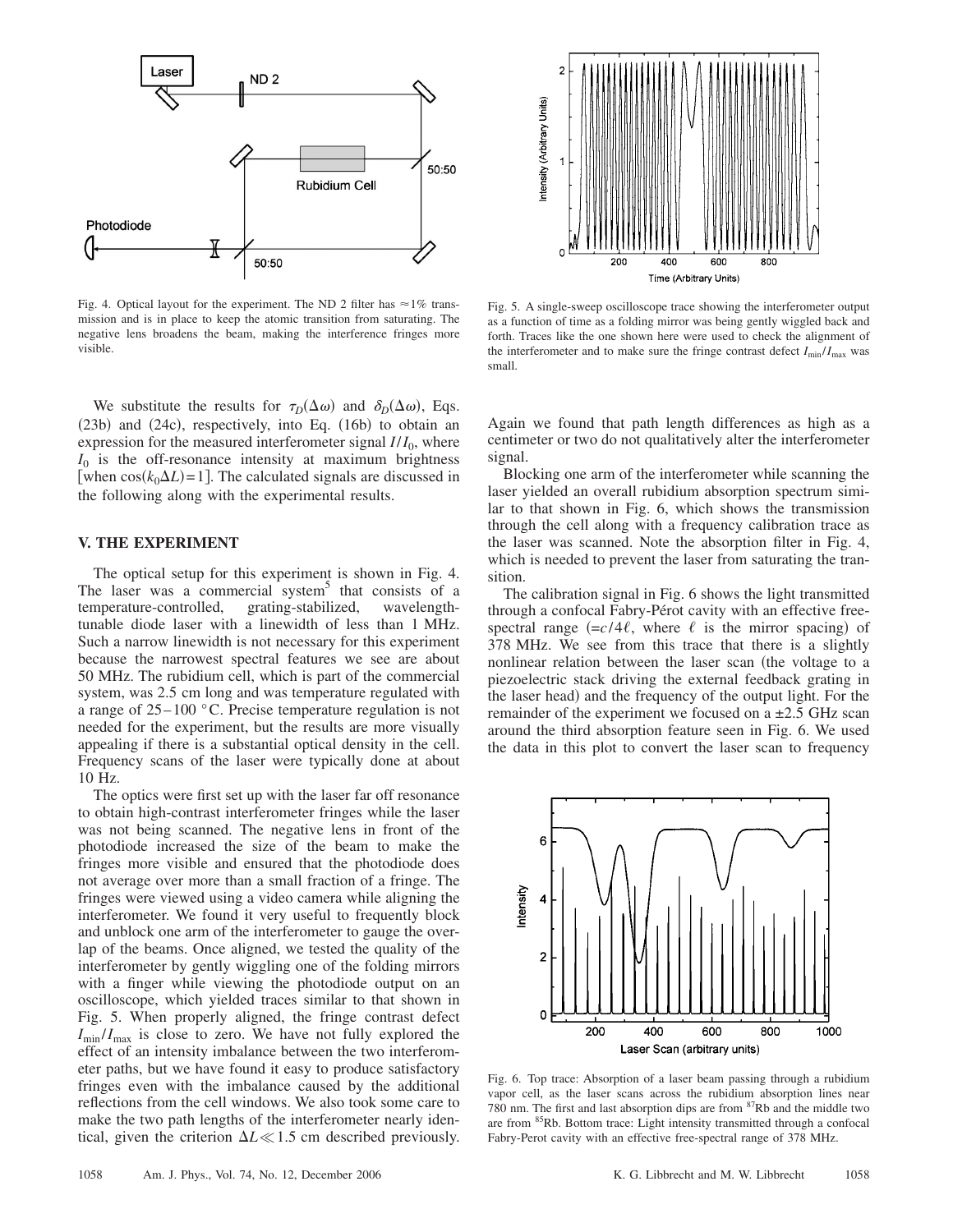



Fig. 7. Interferometer output  $I/I_0$  as a function of laser frequency and interferometer phase with a rubidium cell temperature of 90 °C. The scan was centered on the third absorption feature seen in Fig. 6. The theory plots were generated using a single value of  $\tau_{D0} = 27$ , which was adjusted to match the experimental curves. The absorption plot at the top left was taken with one arm of the interferometer blocked. Curves A–D refer to the phase points labeled in Fig. 3. We obtained overall good qualitative agreement between experiment and theory, especially near the line center. At the edges of the scans the data are corrupted by contamination from nearby absorption features (which were not included in the theoretical curves). Note that  $I/I_0$  goes to 0.25 at the line center, because the beam incident on the rubidium cell is almost completely blocked by absorption.

units, ignoring the slight nonlinearity of the scan. We could also simply use the spacing between the absorption features, which gives sufficient accuracy for comparing with calculations.

We recorded several spectra using the following procedure: (1) Set the rubidium cell temperature and let it stabilize. (2) Block one arm of the interferometer and record a plain rubidium absorption spectrum. (3) Unblock both interferometer arms and record spectra at the four interferometer positions A–D shown in Fig. 3. The phase of the interferometer,  $k_0 \Delta L$ , was adjusted by applying a small force to the surface of the optical table, thus bending it slightly and changing *L*. Theoretical curves were generated by choosing a single value of  $\tau_{D0}$  to give the best qualitative fit to the data for each temperature. Figures 7–9 show comparisons of experimental and theoretical scans at three rubidium cell temperatures.

As can be seen in Figs. 7–9, this demonstration gives good qualitative agreement between theory and experiment. In these plots the measured intensity was normalized to fit the theoretical curves. The absorption and full interferometer

Fig. 8. Same as Fig. 7, but with a rubidium cell temperature of 70 °C and  $\tau_{D0} = 4.5$ .

curves were normalized independently, although the same normalization factor was used for curves A–D at each of the three temperatures.

To understand the physics in these plots, consider the case where the rubidium density is high (see Fig. 7). The absorption profile (top panel, where one arm of the intereferometer was blocked) shows that essentially no laser light passes through the cell near resonance, thus yielding a flat-bottomed absorption curve. At higher cell temperatures, the absorption profile broadens further. The experimental plot shows a neighboring absorption feature not seen in the theory plot, which comes from the other rubidium isotope (see Fig.  $6$ ), which was not included in the calculation.

When both arms of the interferometer are unblocked (remaining plots in Fig. 7), the relative intensity  $I/I_0$  goes to 0.25 on resonance when the rubidium density is high, regardless of the phase  $k_0 \Delta L$  of the interferometer. This reduction occurs because there is almost total absorption in the cell on resonance, which has the same effect as blocking that arm of the interferometer. With the cell arm effectively blocked on resonance, the light level is reduced 50% by the first beamsplitter and another 50% by the second beamsplitter, yielding a total transmission of 0.25.

Away from resonance the signal is determined by a complex interplay of absorption and phase shift in the interferometer, which was derived previously and is calculated in detail from Eq. (16a). Note, from comparing Eqs. (14) and (15), that  $\tau(\omega) \sim 1/\Delta \omega^2$  and  $\delta(\omega) \sim 1/\Delta \omega$  far from resonance. This dependence means that the phase shift contribution to the interferometer becomes more important than the